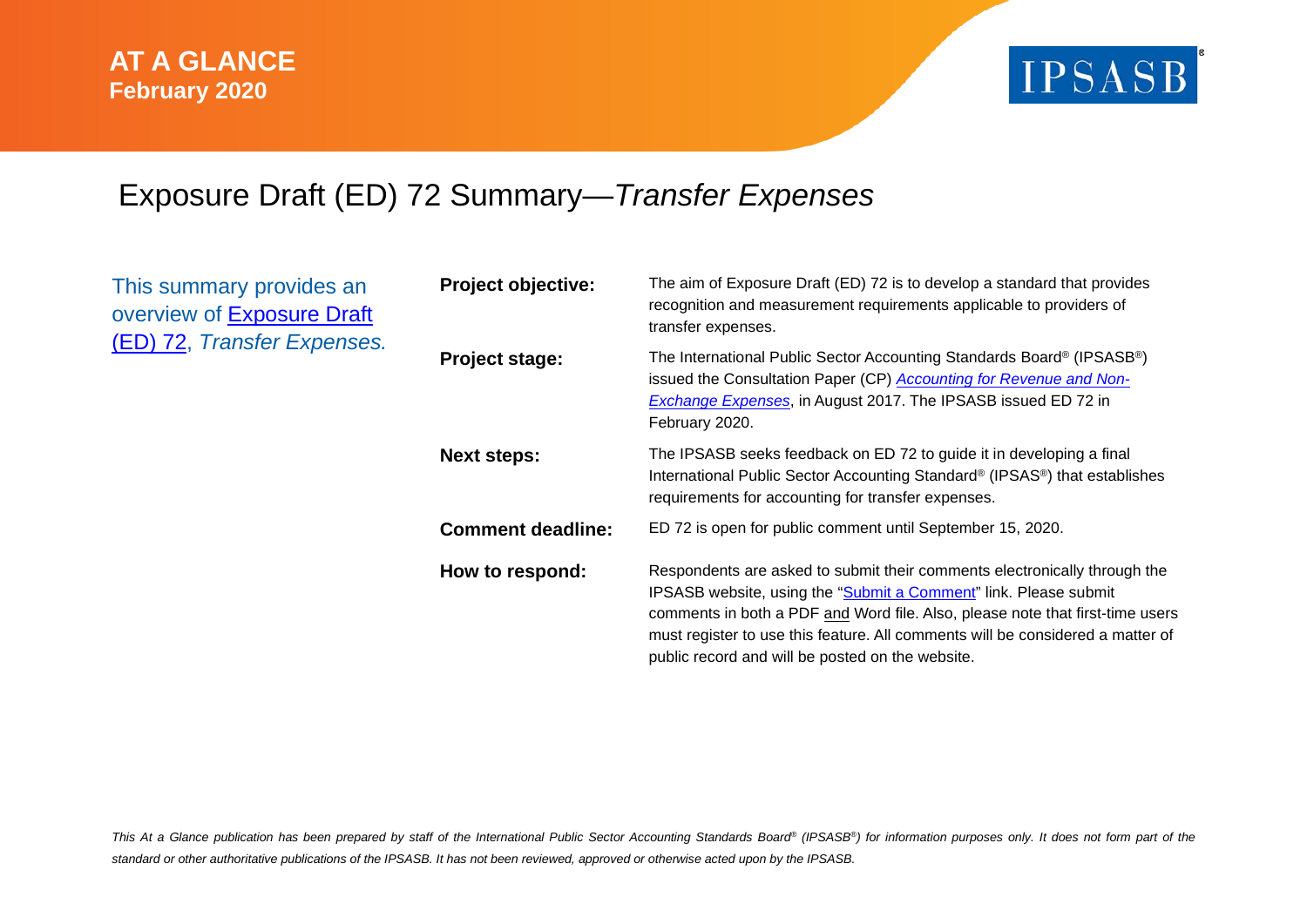### Why the IPSASB Undertook this Project

The purpose of the IPSASB's project on non-exchange expenses is to develop new or amended standards that provide recognition and measurement requirements applicable to entities transferring resources in nonexchange transactions.

ED 72 proposes requirements for transfer expenses.

ED 72 also aims to ensure that the accounting for transfer expenses is consistent with the accounting for the equivalent revenue transactions that the IPSASB has been developing in parallel to its non-exchange expenses project.

The primary objective of most public sector entities is to deliver services to the public, rather than to make profits and generate a return on equity to investors. For many governments, the delivery of services to the public through social benefits, collective and individual services and transfer expenses accounts for a significant portion of their expenditure.

Despite the importance of social benefits, collective and individual services and transfer expenses for most governments, until recently there had been little guidance in the IPSASB's literature on how to account for these transactions.

The IPSASB undertook a phased program of work to address these transactions, culminating with IPSAS 42, *Social Benefits*, issued in January 2019 and continuing with *Collective and Individual Services* (Amendments to IPSAS 19) issued in January 2020. ED 72 proposes accounting requirements for transfer expenses that will complete this program and fill a significant gap in the IPSASB's literature.

At the same time, the IPSASB was considering amendments to its requirements for accounting for revenue, and issued the CP, *Accounting for Revenue and Non-Exchange Expenses*, in August 2017.

In the CP, the IPSASB explained the drivers behind the development of the revenue and non-exchange expenses projects. For the non-exchange expenses project, these included:

- The problems in operationalizing the exchange versus non-exchange distinction; and consideration of whether to replace this with a focus on whether transactions include a performance obligation.
- The gap in the current IPSASB literature on accounting for non-exchange expenses which may lead to ambiguity and inconsistency of accounting policies in highly significant areas of expenditure.
- The scope for ensuring consistency of approaches between resource providers (for nonexchange expense transactions) and resource recipients (for revenue transactions).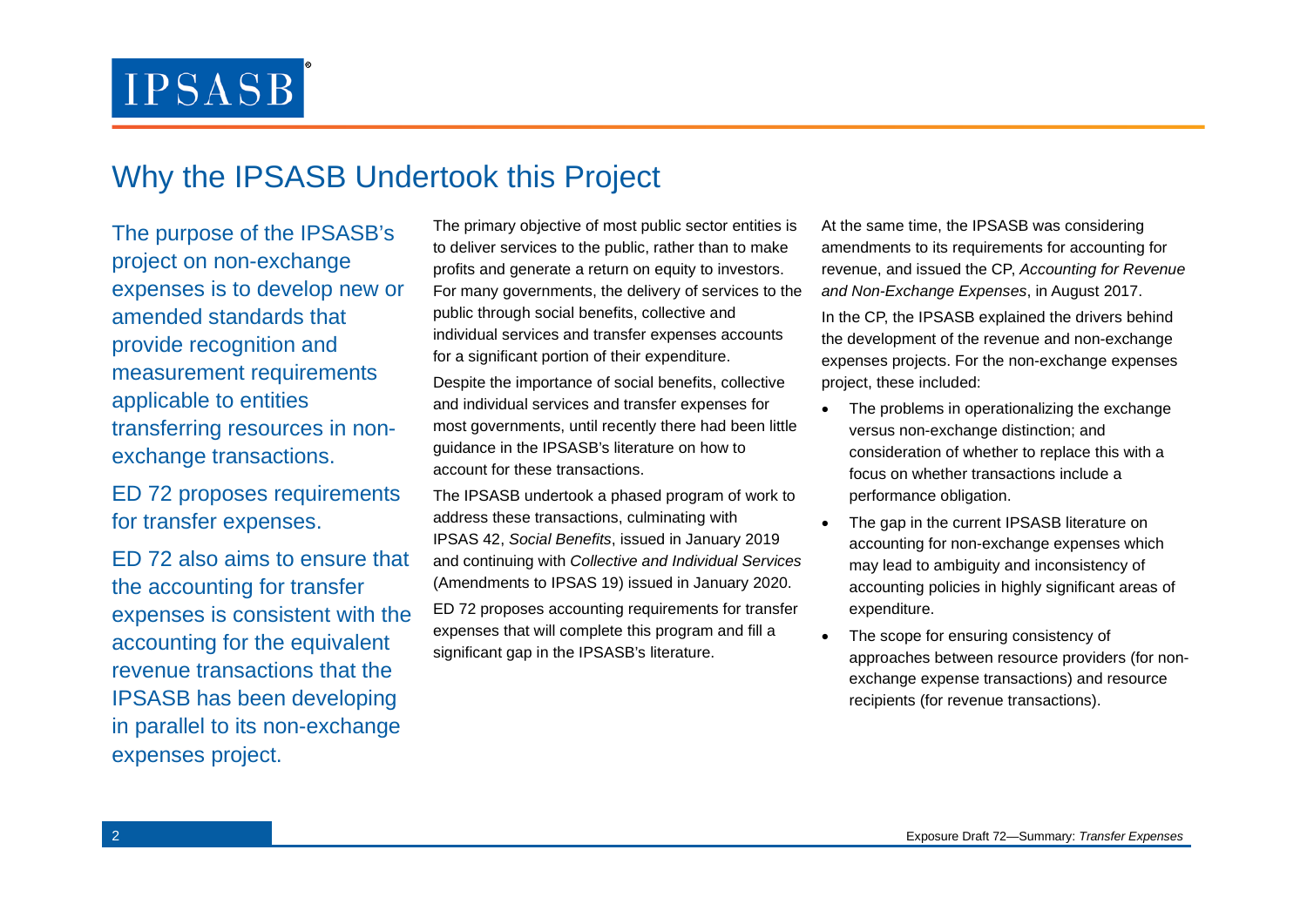

## Scope of ED 72

Table 1 illustrates the scope of ED 72, *Transfer Expenses*, and how it interacts with ED 70, *Revenue with Performance Obligations*, and ED 71, *Revenue without Performance Obligations.*

### **Table 1: Scope of ED 72,** *Transfer Expenses*

| <b>Description</b>                                                                                                | <b>Revenue with</b><br>Performance | <b>Revenue without Performance Obligations</b><br>(ED 71) |                                           |              | <b>Transfer Expenses (ED 72)</b>                        |                                                                                                |                                                         | <b>Outside the</b><br>scope of                |
|-------------------------------------------------------------------------------------------------------------------|------------------------------------|-----------------------------------------------------------|-------------------------------------------|--------------|---------------------------------------------------------|------------------------------------------------------------------------------------------------|---------------------------------------------------------|-----------------------------------------------|
|                                                                                                                   | <b>Obligations</b><br>(ED 70)      | <b>With Present</b><br><b>Obligations</b>                 | Without<br><b>Binding</b><br>Arrangements | <b>Taxes</b> | <b>With</b><br><b>Performance</b><br><b>Obligations</b> | <b>With Binding</b><br><b>Arrangements</b><br>(No<br><b>Performance</b><br><b>Obligations)</b> | <b>Without</b><br><b>Binding</b><br><b>Arrangements</b> | <b>Transfer</b><br><b>Expenses</b><br>(ED 72) |
| Entity A purchases goods<br>or services from Entity B for<br>Entity A's own use                                   |                                    |                                                           |                                           |              |                                                         |                                                                                                |                                                         |                                               |
| Entity A purchases goods<br>or services from Entity B for<br>third-party beneficiaries                            |                                    |                                                           |                                           |              |                                                         |                                                                                                |                                                         |                                               |
| Entity A transfers resources<br>to Entity B to undertake<br>specified activities or incur<br>eligible expenditure |                                    |                                                           |                                           |              |                                                         |                                                                                                |                                                         |                                               |
| Entity A transfers resources<br>to Entity B with no specified<br>requirements                                     |                                    |                                                           |                                           |              |                                                         |                                                                                                |                                                         |                                               |
| Entity A pays taxes to<br>Entity B                                                                                |                                    |                                                           |                                           |              |                                                         |                                                                                                |                                                         |                                               |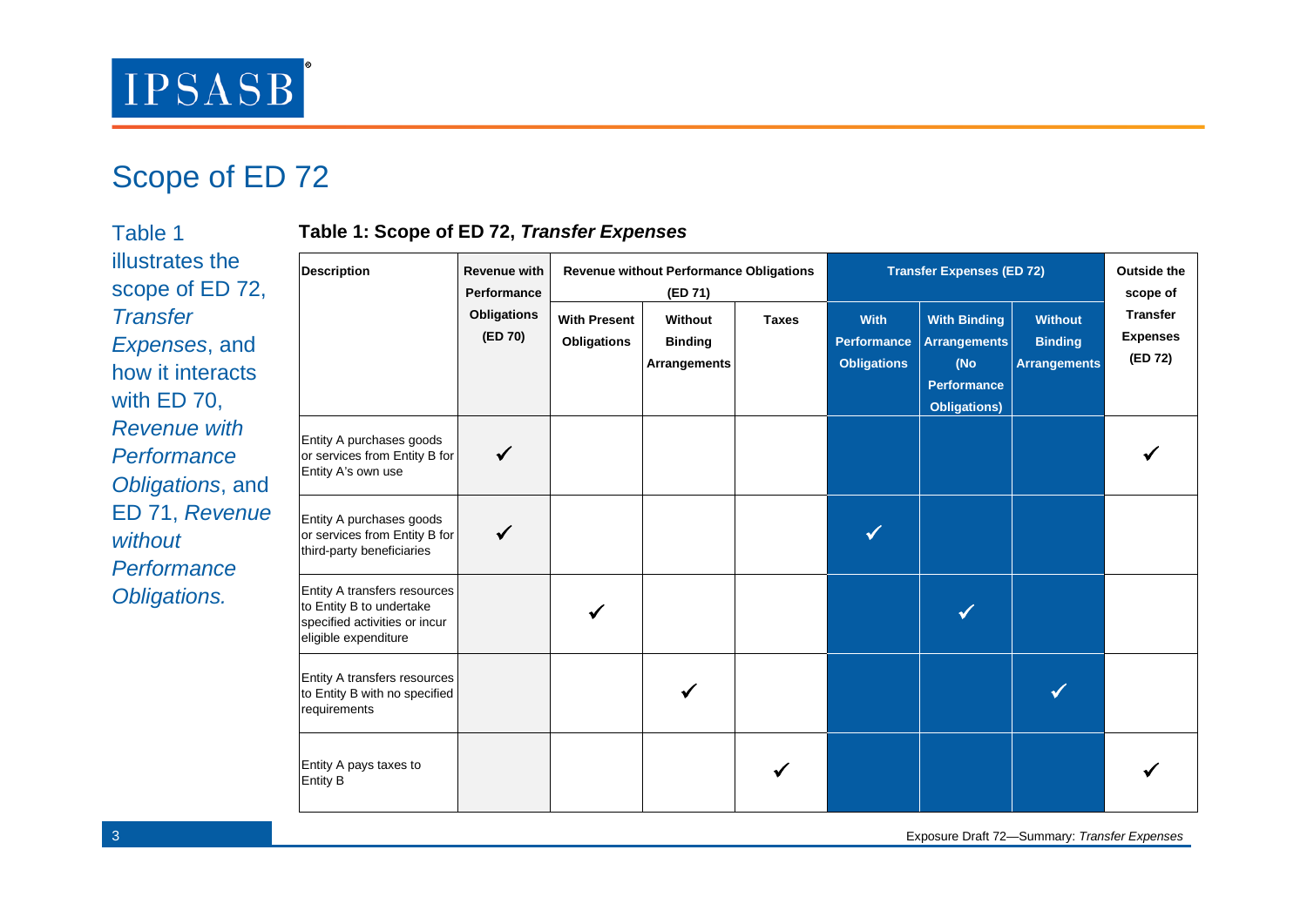# **Definitions**

ED 72 defines Transfer Expenses as follows:

A **transfer expense** is an expense arising from a transaction, other than taxes, in which an entity provides a good, service, or other asset to another entity (which may be an individual) without directly receiving any good, service, or other asset in return.

Other key definitions are found in ED 70, *Revenue with Performance Obligations*, and ED 71, *Revenue without Performance Obligations*.

A **performance obligation** is a promise in a binding arrangement with a purchaser to transfer to the purchaser or third-party beneficiary either:

- (a) A good or service (or a bundle of goods or services) that is distinct; or
- (b) A series of distinct goods or services that are substantially the same and that have the same pattern of transfer to the purchaser or third-party beneficiary.

ED 72 relies on this definition to distinguish between transfer expenses with performance obligations, and transfer expenses without performance obligations. ED 72 has different requirements for each type of transfer expense. However, only performance obligations to transfer goods or services to third-party beneficiaries are within the scope of ED 72. Thirdparty beneficiaries are defined as follows:

A **third-party beneficiary** is an entity, household or individual who will benefit from a transaction made between two other parties by receiving goods, services or other assets.

### **Definitions included in ED 70 Definitions included in ED 71**

A **transfer provider** is an entity that provides a good, service or other asset to another entity without directly receiving any good, service or other asset in return.

ED 72 specifies the accounting requirements for the transfer provider. The definitions of both a transfer expense and a transfer provider state that the transfer provider provides goods, services or other assets without directly receiving any good, service or other asset in return. If the provider were to receive goods, services or other assets in return, the transaction is outside the scope of ED 72.

A **transfer recipient** is an entity that receives a good, service, or other asset from another entity without directly providing any good, service, or other asset to that entity.

A transfer recipient may receive resources from the transfer provider in return for providing goods or services to third-party beneficiaries (transfer expenses with performance obligations), or may use the resources for their own purposes (transfer expenses without performance obligations).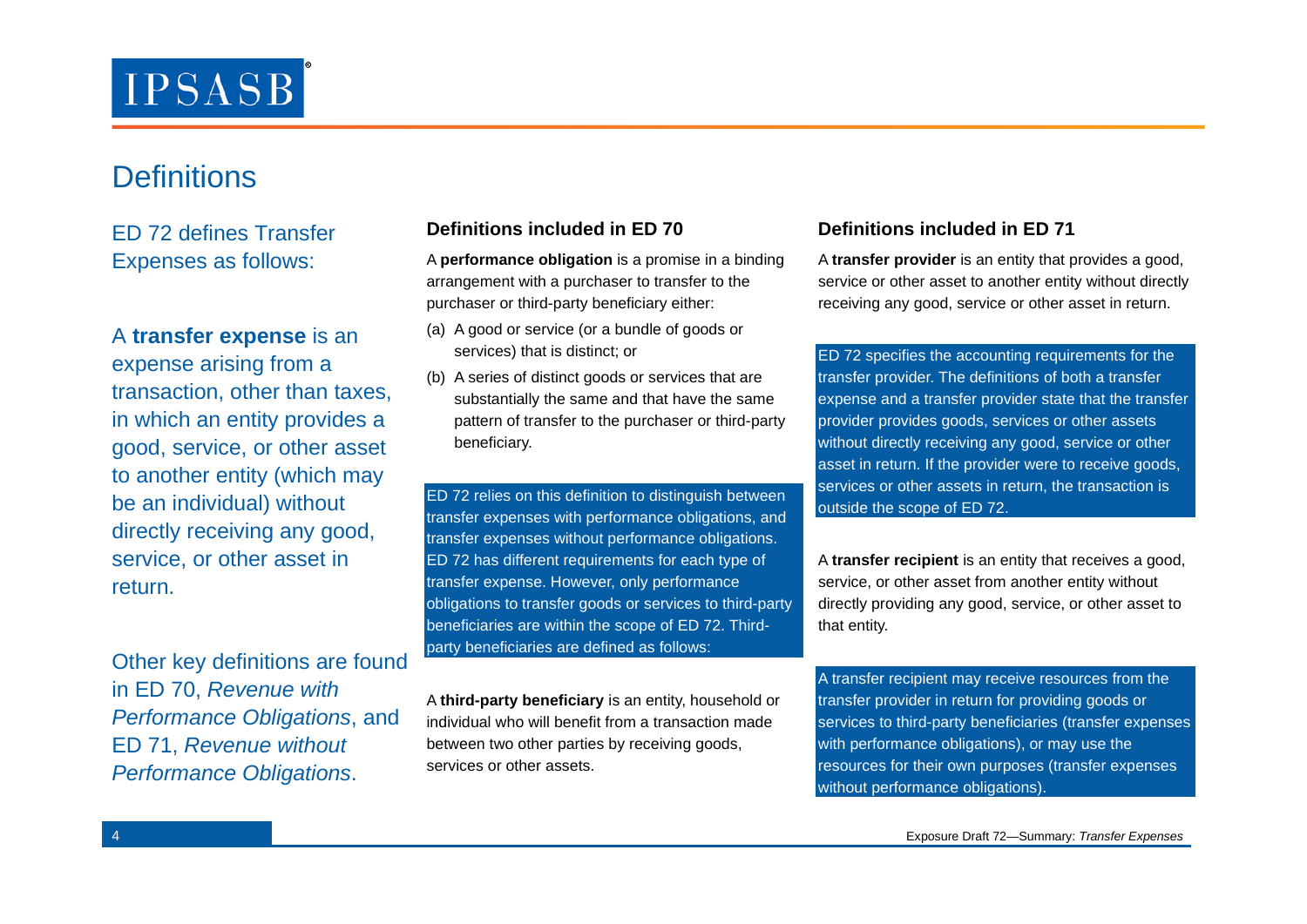## Accounting for Transfer Expenses

Figure 1 summarizes the arrangements for accounting for transfer expenses, including the issues that transfer providers will need to consider in determining the appropriate accounting for particular transactions.



**Figure 1: Accounting for Transfer Expenses**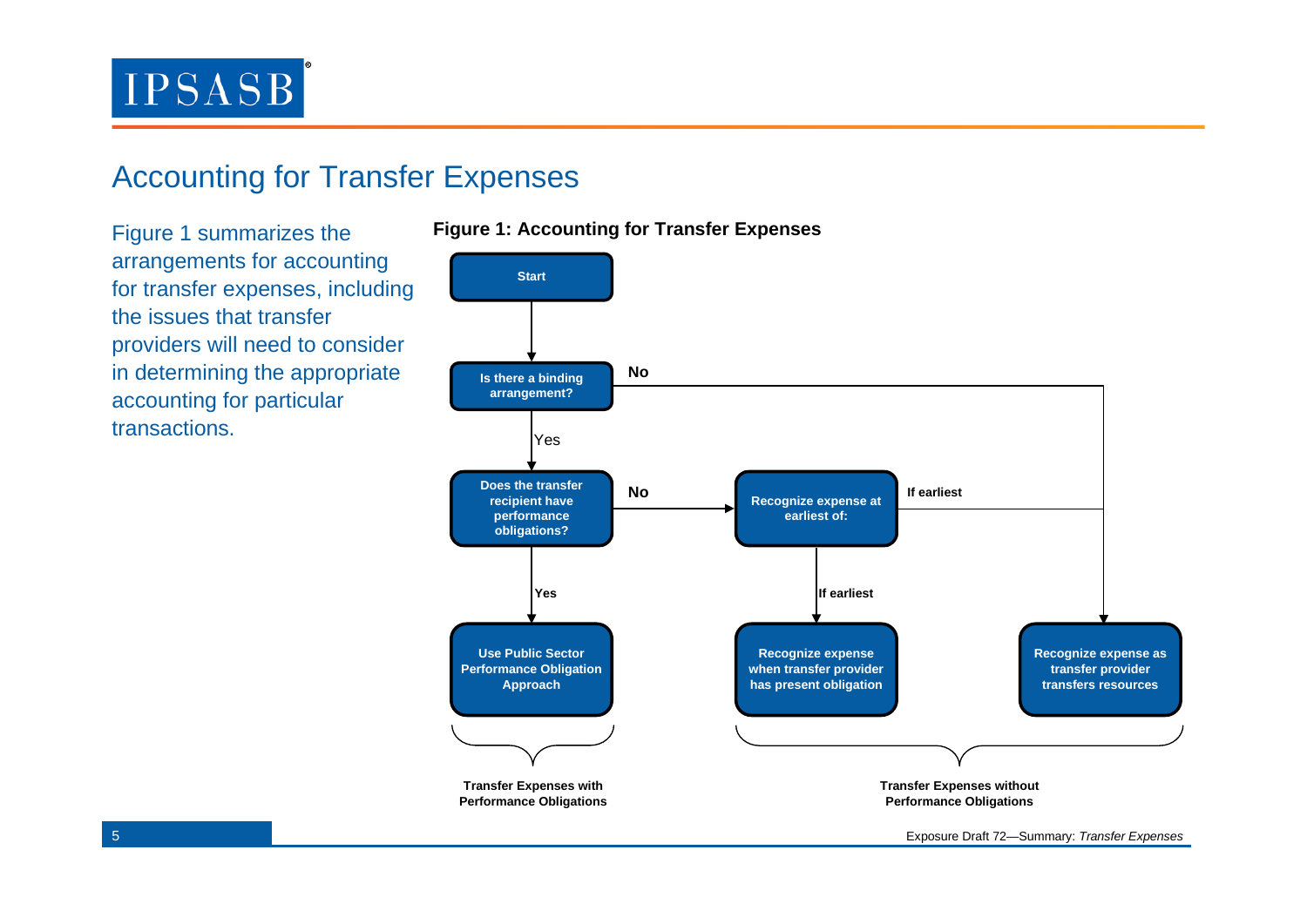### Transfer Expenses with Performance Obligations (Public Sector Performance Obligation Approach)

Transfer expenses with performance obligations are accounted for using the Public Sector Performance Obligation Approach (PSPOA).

The PSPOA adopts a five-step approach, based on the fivestep approach used in ED 70, *Revenue with Performance Obligations*. This will enable consistency of accounting for the expense and revenue sides of a transaction.

Figure 2 illustrates the five steps of the PSPOA.



**Figure 2: The Five Steps of the Public Sector Performance Obligation Approach**

### **Step 1: Identify the Binding Arrangement**

The parties to the binding arrangement must have approved the binding arrangement and be committed to performing their respective obligations.

The transfer provider must be able to identify each party's rights regarding the goods or services to be transferred, and be able to identify the payment terms for the goods or services to be transferred.

The transfer provider must monitor the satisfaction of the transfer recipient's performance obligations throughout the duration of the binding arrangement. This is necessary to ensure the transfer provider has the information required to apply the PSPOA.

Where one or more of the criteria are not met, the transfer provider will account for the transfer expense as a transfer expense without performance obligations.

#### **Step 2: Identify Performance Obligations**

The PSPOA allocates expenses to the *transfer recipient's* performance obligations. The transfer provider needs to identify as a performance obligation each promise by the transfer recipient to transfer to a third-party beneficiary either:

- A good or service (or a bundle of goods or services) that is distinct; or
- A series of distinct goods or services that are substantially the same and that have the same pattern of transfer to the third-party beneficiary

Only those performance obligations to transfer goods and services to third-party beneficiaries are within the scope of ED 72. This is a subset of the performance obligations in ED 70, *Revenue with Performance Obligations*.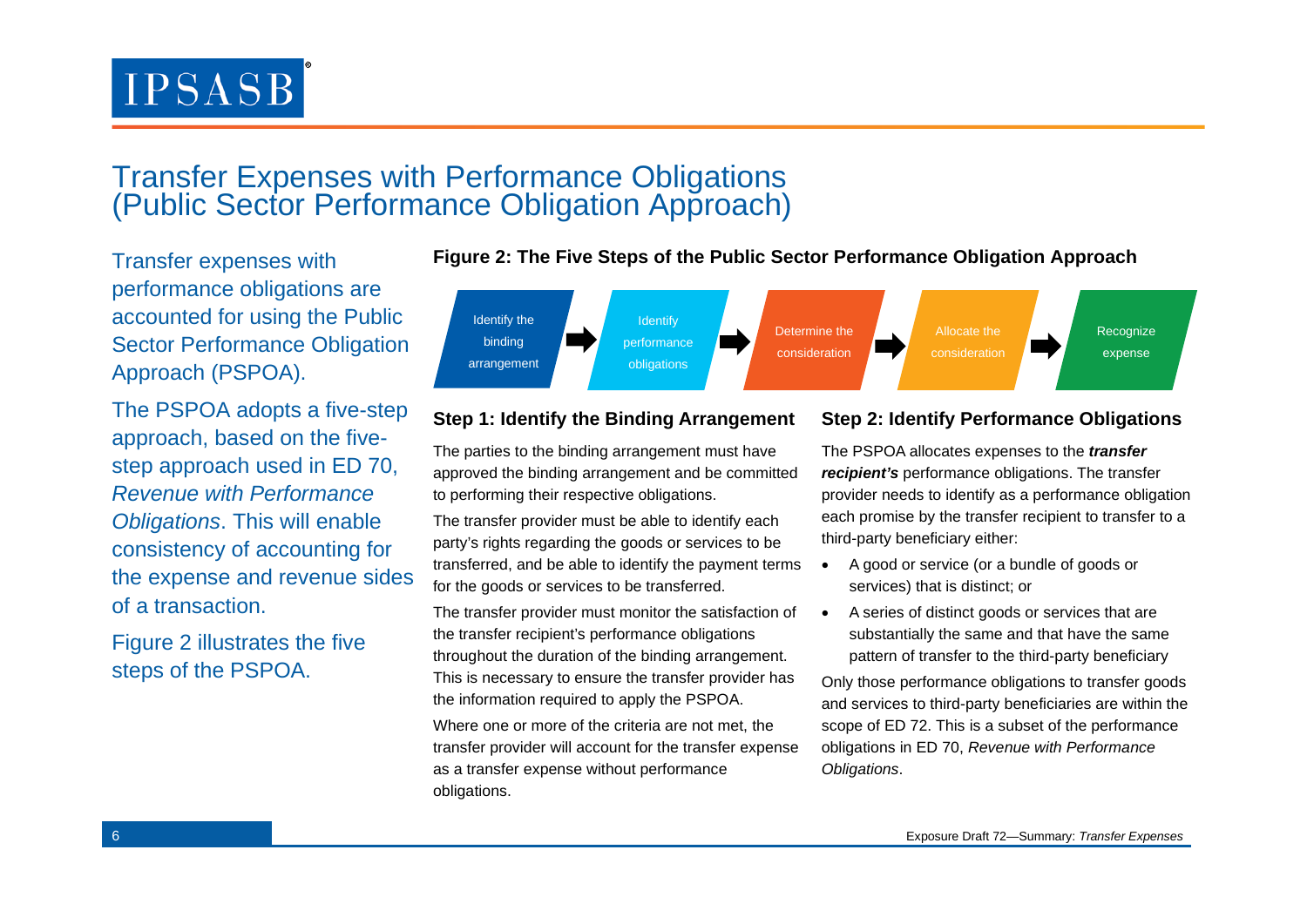## Public Sector Performance Obligation Approach (continued)

The application of the PSPOA will be straightforward in many cases. For example, where a binding arrangement only contains one performance obligation, the total transaction consideration will be allocated to that performance obligation.

Although the PSPOA mirrors the accounting requirements in ED 70, some guidance is not included in ED 72 as the transfer provider is not expected to have the information required to apply that guidance. Where the transfer provider does have the necessary information, the transfer provider can use the guidance provided in ED 70.

### **Step 3: Determine the Transaction Consideration**

The transaction consideration is the value of the resources (i.e., the consideration) that the transfer provider expects to transfer to the transfer recipient, in exchange for the transfer recipient transferring the promised goods or services to the third-party beneficiary.

The consideration promised in a binding arrangement may include fixed amounts, variable amounts, or both. The following factors are considered in determining the transaction consideration

- Nature of the consideration;
- Amount of the consideration;
- Timing of the consideration, including any significant financing component;
- Variable consideration;
- Non-cash consideration; and
- Consideration receivable by a transfer provider.

### **Step 4: Allocate the Transaction Consideration**

The total transaction consideration is allocated to individual performance obligations.

The transaction consideration is allocated in an amount that depicts the cost which the transfer provider expects to incur in exchange for the promised goods or services being transferred to a third-party beneficiary.

To identify this cost, the transfer provider determines the standalone purchase price of each good or service that is to be transferred. This may be directly observable (where the goods or services are purchased individually) or may need to be estimated.

The transaction consideration is allocated in proportion to the stand-alone purchase prices. Additional guidance is provided for allocating discounts and variable consideration.

### **Step 5: Recognize a Transfer Expense**

A transfer provider recognizes an expense when (or as) the transfer recipient satisfies a performance obligation by transferring a promised good or service to a third-party beneficiary.

A good or service is transferred when (or as) the third-party beneficiary obtains control of that good or service.

A transfer provider may determine the point at which the third-party beneficiary obtains control of the good or service by reference to the transfer recipient losing control of that good or service.

In some circumstances, the transfer provider may find it easier to identify when the transfer recipient loses control of the good or service, especially where there are multiple third-part beneficiaries who receive the good or service.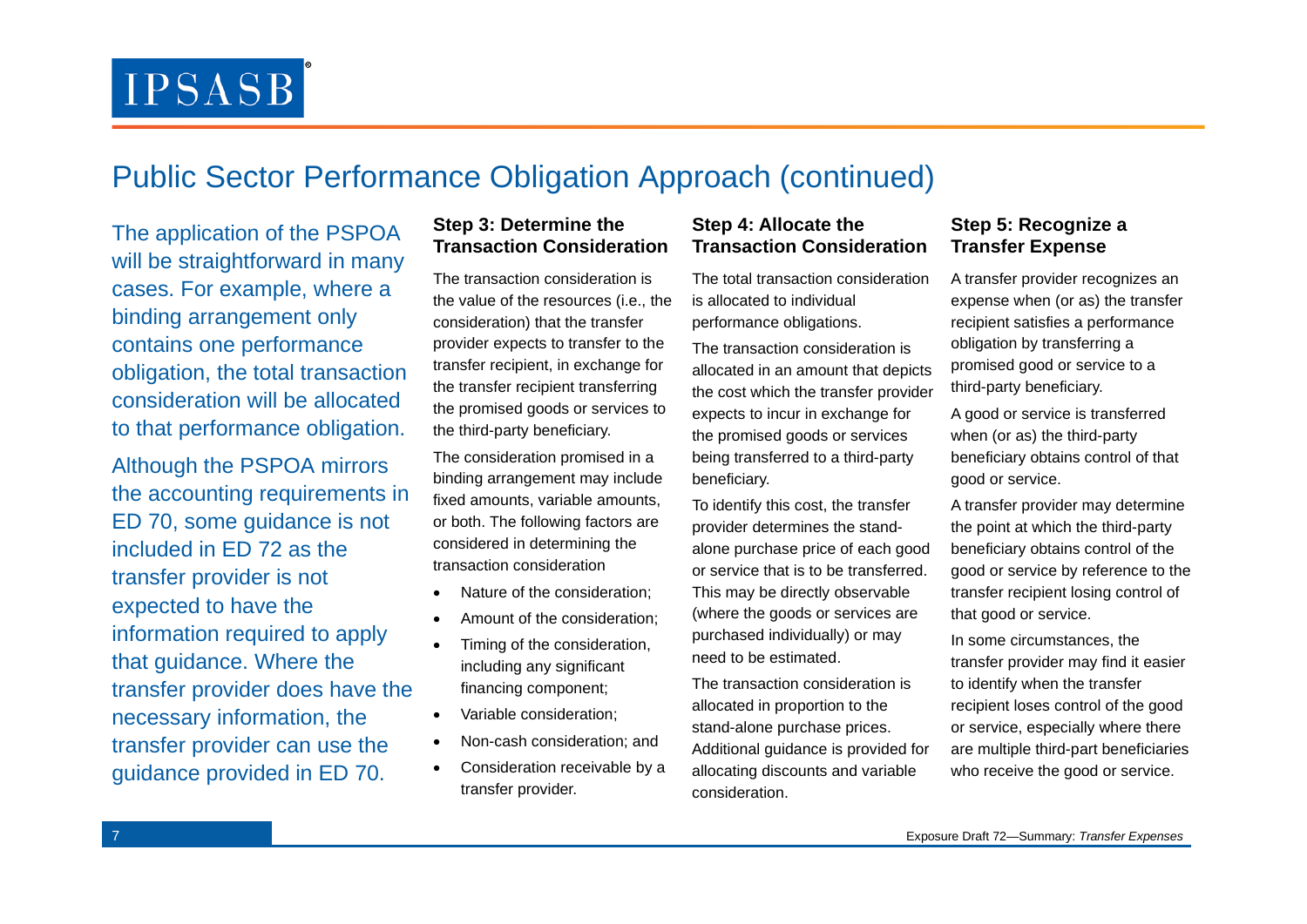### Transfer Expenses without Performance Obligations

Transfer expenses without performance obligations may arise:

- Where the transfer provider incurs expenses in accordance with a binding arrangement it has entered into with a transfer recipient, and the binding arrangement imposes present obligations–other than performance obligations–on the transfer recipient; or
- Where the transfer provider incurs expenses without the existence of a binding arrangement.

A transfer expense without performance obligations is recognized at the earlier of the following dates:

• When the transfer provider has a present obligation to transfer resources to a transfer recipient. In such cases, the transfer provider shall recognize a liability representing its obligation to transfer the resources;

and

• When the transfer provider ceases to control the resources; this will usually be the date at which it transfers the resources to the transfer recipient. In such cases, the transfer provider derecognizes the resources it ceases to control in accordance with other Standards.

Transfers to be made where there is no binding arrangement are not enforceable by the transfer recipient, and no expense is recognized prior to the transfer provider transferring the resources.

If a transfer provider waives their right to collect a debt owed by a transfer recipient, effectively canceling the debt, the transfer provider recognizes an expense at the date that it derecognizes the financial asset that it has waived its right to collect.

#### **Recognition Measurement**

Where a transfer provider recognizes an expense at the date it transfers the resources to the transfer recipient, the transfer provider measures the expense at the carrying amount of the resources transferred.

In many cases, the resources that are transferred will be cash, and the expense is measured at the amount of cash transferred. In other cases, the resources may be a non-current asset, inventory, or services. The expense is measured at the carrying amount of resources transferred. In the case of services, this will be the cost of providing the services.

Where a transfer provider recognizes an expense prior to transferring the resources to the transfer recipient, it measures the expense and liability at the best estimate of the costs that the transfer provider will incur in settling the liability. The costs that the transfer provider will incur in settling the liability may include fixed costs, variable costs, or both.

The transfer provider also needs to consider the time value of money (where the transfer of resources will take place more than one year in the future) and the value of any non-cash transfers.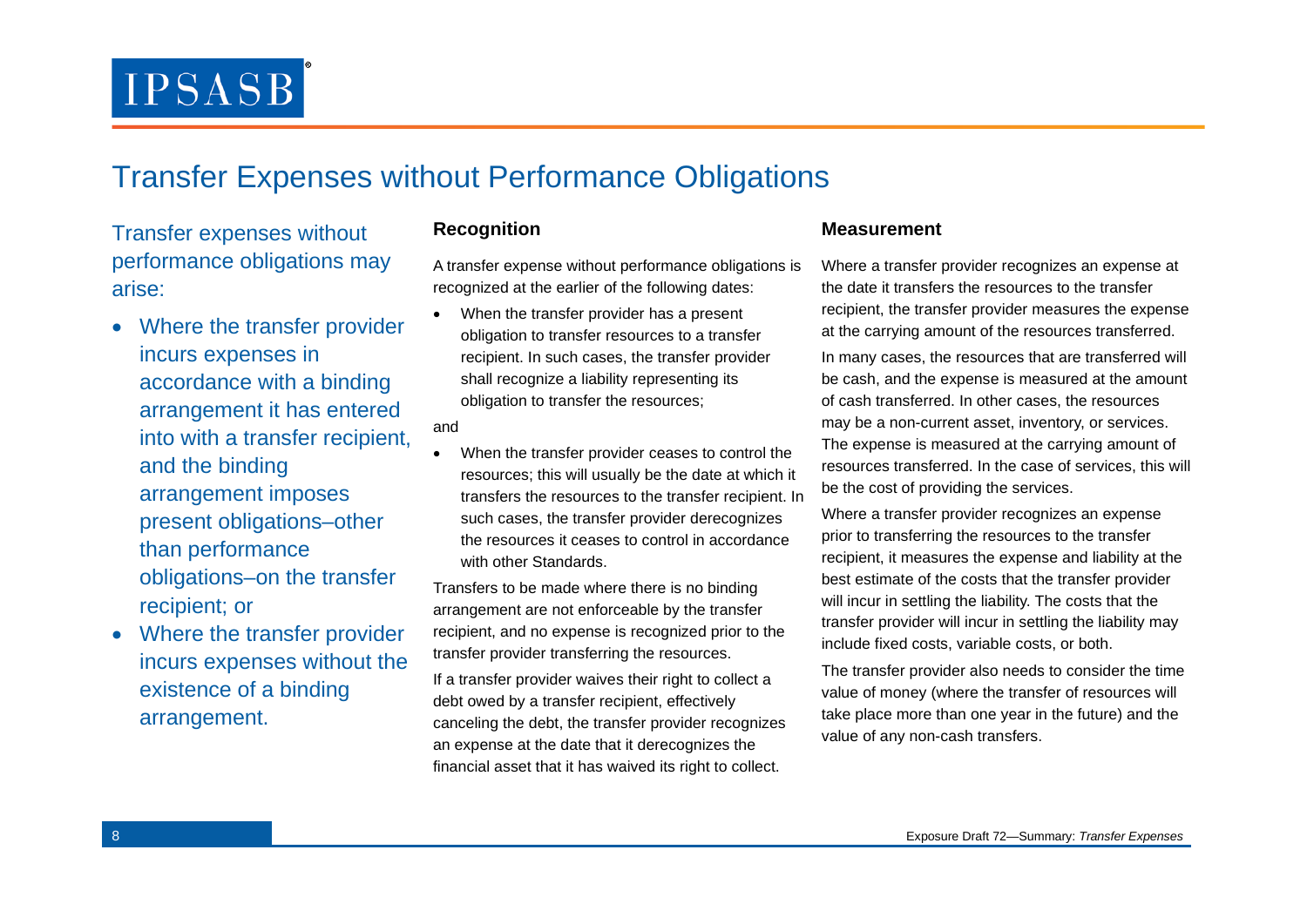## Transfer Expenses without Performance Obligations (continued)

An appropriation is defined in IPSAS 24, *Presentation of Budget Information in Financial Statements*, as an "authorization granted by a legislative body to allocate funds for purposes specified by the legislature or similar authority."

ED 72 specifies the subsequent measurement of non-contractual payables. Such transactions do not meet the definition of a transfer expense, but because they are not financial instruments, they are outside the scope of IPSAS 41, *Financial Instruments*. The accounting is the same as for transfer expenses

#### **Transfer Expenses Subject to Appropriations**

In some jurisdictions, a binding arrangement for a transfer expense without performance obligations may specify that any future transfer is subject to the appropriation being authorized.

In such circumstances, a transfer provider may be prohibited from transferring the promised resources until the appropriation is authorized. The transfer provider will need to consider substance over form in determining whether it has a present obligation to transfer the resources prior to the appropriation being authorized.

Where the transfer recipient has an enforceable right to the resources (meaning the transfer provider has a present obligation to transfer them) prior to the approval of the appropriation, the transfer provider recognizes a liability and an expense for future transfers prior to the appropriation being authorized. In other cases, the authorization of the appropriation determines when a transfer provider has lost its discretion to avoid proceeding with a transfer. The transfer provider only recognizes a liability and an expense for the transfer when the appropriation is authorized.

#### **Subsequent Measurement of Transfer Expenses**

Where the liability (the payable) for a transfer expense without performance obligations is a financial liability as defined in IPSAS 41, *Financial Instruments*, the transfer provider shall account for the liability in accordance with IPSAS 41.

Where the liability for a transfer expense without performance obligations is not a financial liability as defined in IPSAS 41, the liability is reduced as the transfer provider transfers resources to the transfer recipient. Any difference between the carrying amount of the resources transferred and the carrying amount of that liability is recognized in surplus or deficit in the period in which the liability is settled.

### **Subsequent Measurement of Other Non-Contractual Payables**

An entity may recognize a payable arising out of the operation of legislation or regulation that does not meet the definition of a transfer expense. After initial recognition, that payable is accounted for in the same way as a payable for a transfer expense (except where the payable is within the scope of another Standard, in which case the requirements in that Standard are applied).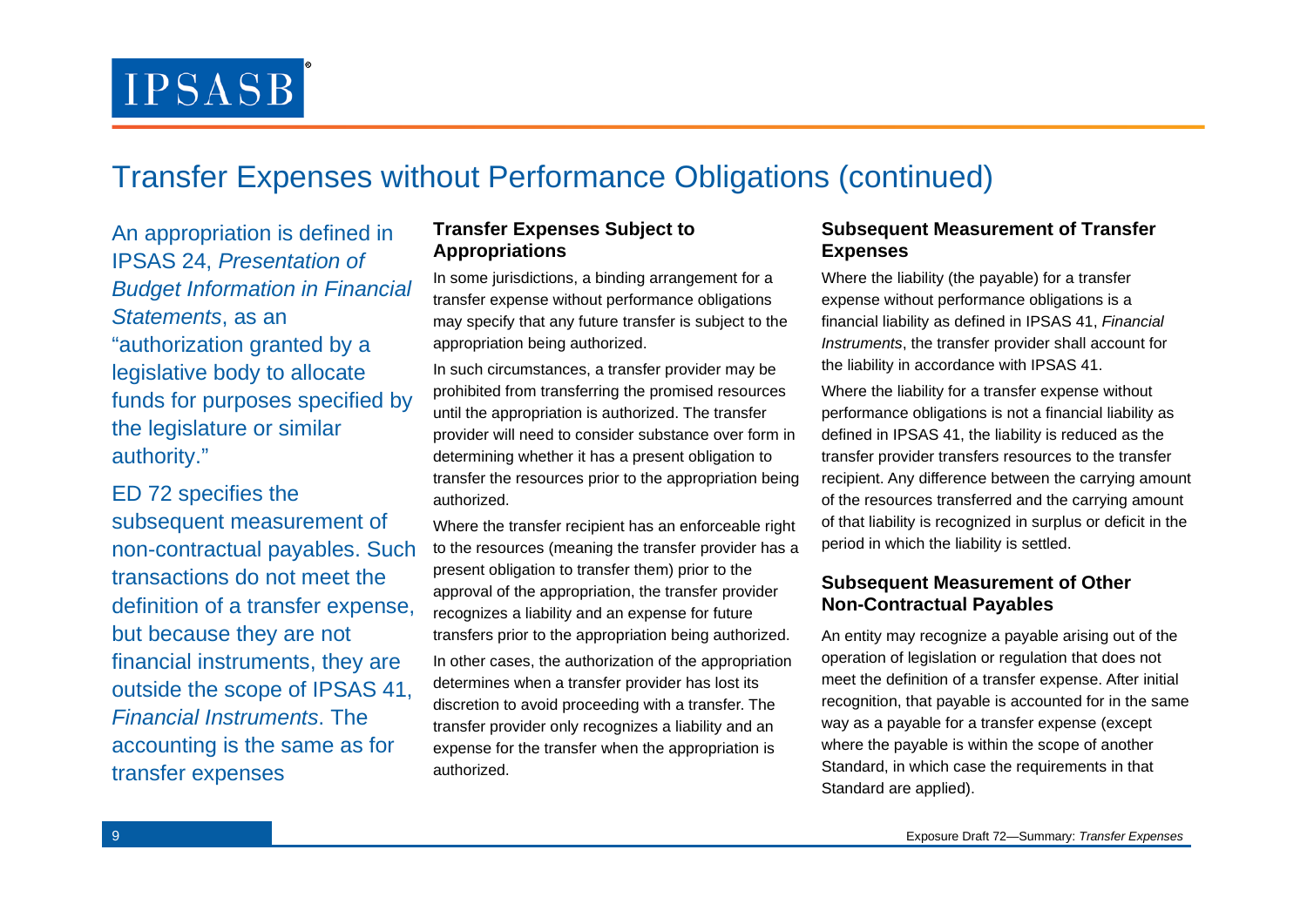### Comparison of Transfer Expenses without Performance Obligations and Revenue without Performance Obligations

Table 2 compares the accounting for transfer expenses without performance obligations in ED 72 with the accounting for the equivalent revenue in ED 71.

The recognition of a transfer expense and the related revenue occurs at the same time where there is no binding arrangement.

However, where a binding arrangement imposes present obligations on the transfer recipient, it is likely that the transfer provider will recognize a transfer expense before the transfer recipient recognizes the equivalent revenue.

|                                                                                                                                                        | <b>Transfer Expenses</b>                                                                                                                                                                   | <b>Revenue</b>                                                                                                                                                          |
|--------------------------------------------------------------------------------------------------------------------------------------------------------|--------------------------------------------------------------------------------------------------------------------------------------------------------------------------------------------|-------------------------------------------------------------------------------------------------------------------------------------------------------------------------|
| The transfer provider incurs<br>expenses in accordance with<br>a binding arrangement that<br>imposes present obligations<br>on the transfer recipient. | <b>Financial Position:</b><br>The present obligations imposed on<br>the transfer recipient do not give rise<br>to an asset controlled by the transfer<br>provider; no asset is recognized. | <b>Financial Position:</b><br>The transfer recipient recognizes an<br>asset and a liability when it receives<br>resources (or when it has a<br>receivable, if earlier). |
|                                                                                                                                                        | <b>Financial Performance:</b><br>The transfer provider recognizes an<br>expense as it transfers the resources<br>(or when it has a payable, if earlier).                                   | <b>Financial Performance:</b><br>The transfer recipient recognizes<br>revenue (and derecognizes the<br>liability) as it satisfies the present<br>obligations.           |
| The transfer provider incurs<br>expenses without the<br>existence of a binding<br>arrangement.                                                         | <b>Financial Position:</b><br>Without a binding arrangement, the<br>transfer provider does not recognize<br>an asset.                                                                      | <b>Financial Position:</b><br>Without a binding arrangement, there<br>is no liability; the transfer recipient<br>recognizes an asset when it receives<br>resources.     |
|                                                                                                                                                        | <b>Financial Performance:</b><br>The transfer provider recognizes an<br>expense as it transfers the resources.                                                                             | <b>Financial Performance:</b><br>The transfer recipient recognizes<br>revenue when it receives the<br>resources.                                                        |

#### **Table 2: Transfer Expenses and Revenue without Performance Obligations**